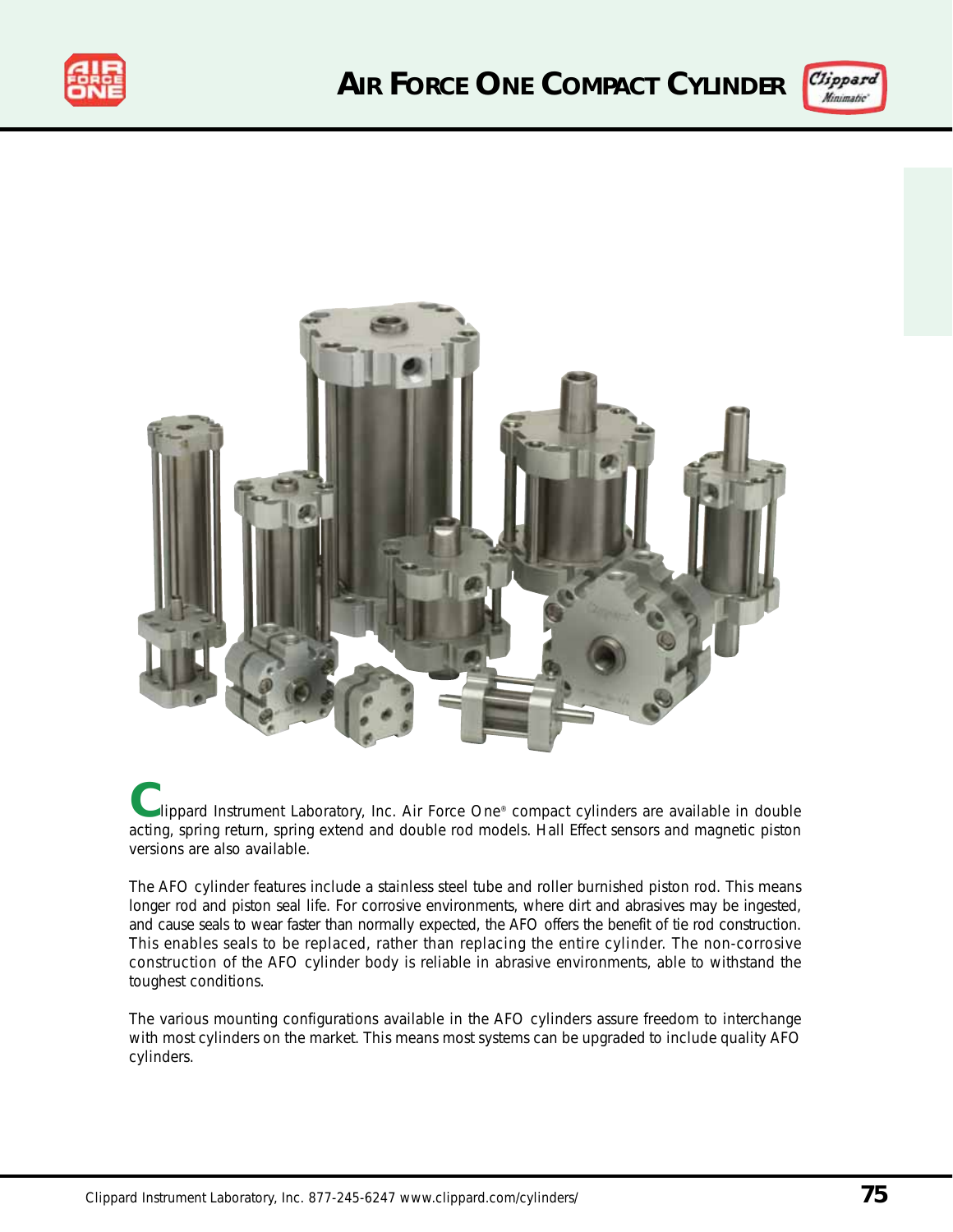



# **FEATURES**

- Oil impregnated sintered bronze rod bushing
- Available with magnetic pistons
- 303 stainless steel ground, polished and roller burnished piston rods
- Double acting, spring return, spring extend & double rod cylinders
- 304 stainless steel tube
- Temperature range: 30° F to 180° F
- Anodized aluminum heads
- Air pressure rating to 250 psig

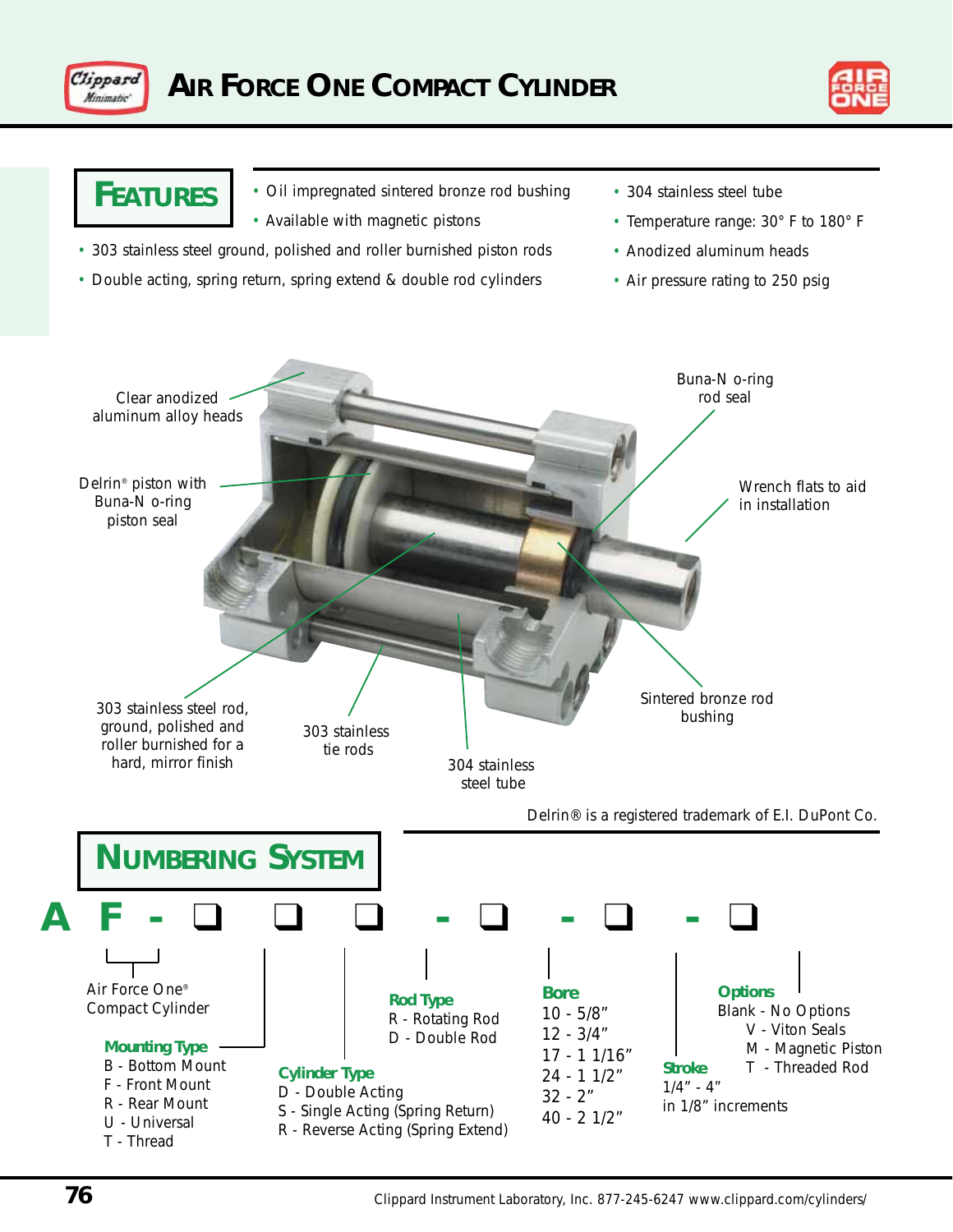



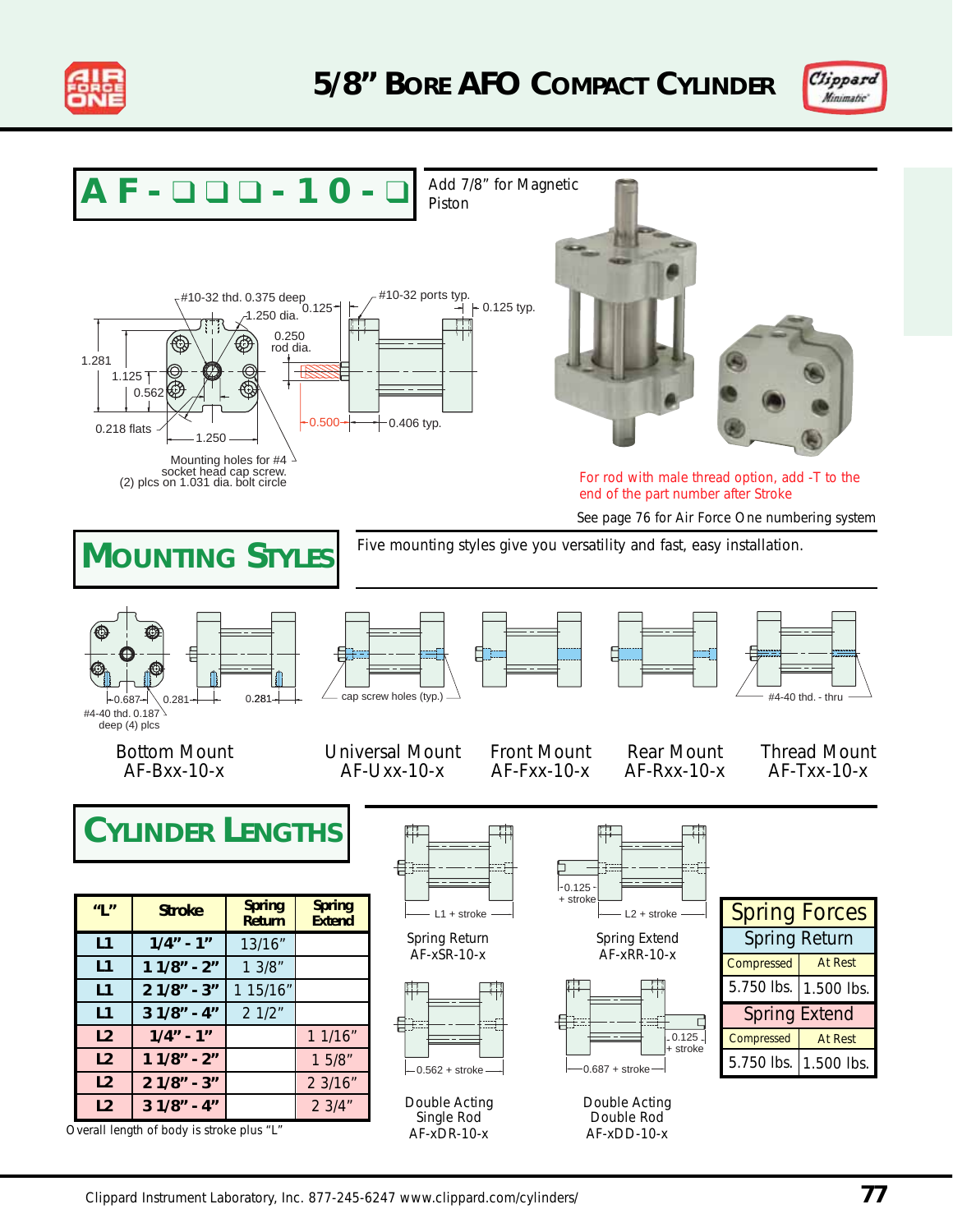





Add 7/8" for Magnetic Piston





See page 76 for Air Force One numbering system For rod with male thread option, add -T to the end of the part number after Stroke



**78** Clippard Instrument Laboratory, Inc. 877-245-6247 www.clippard.com/cylinders/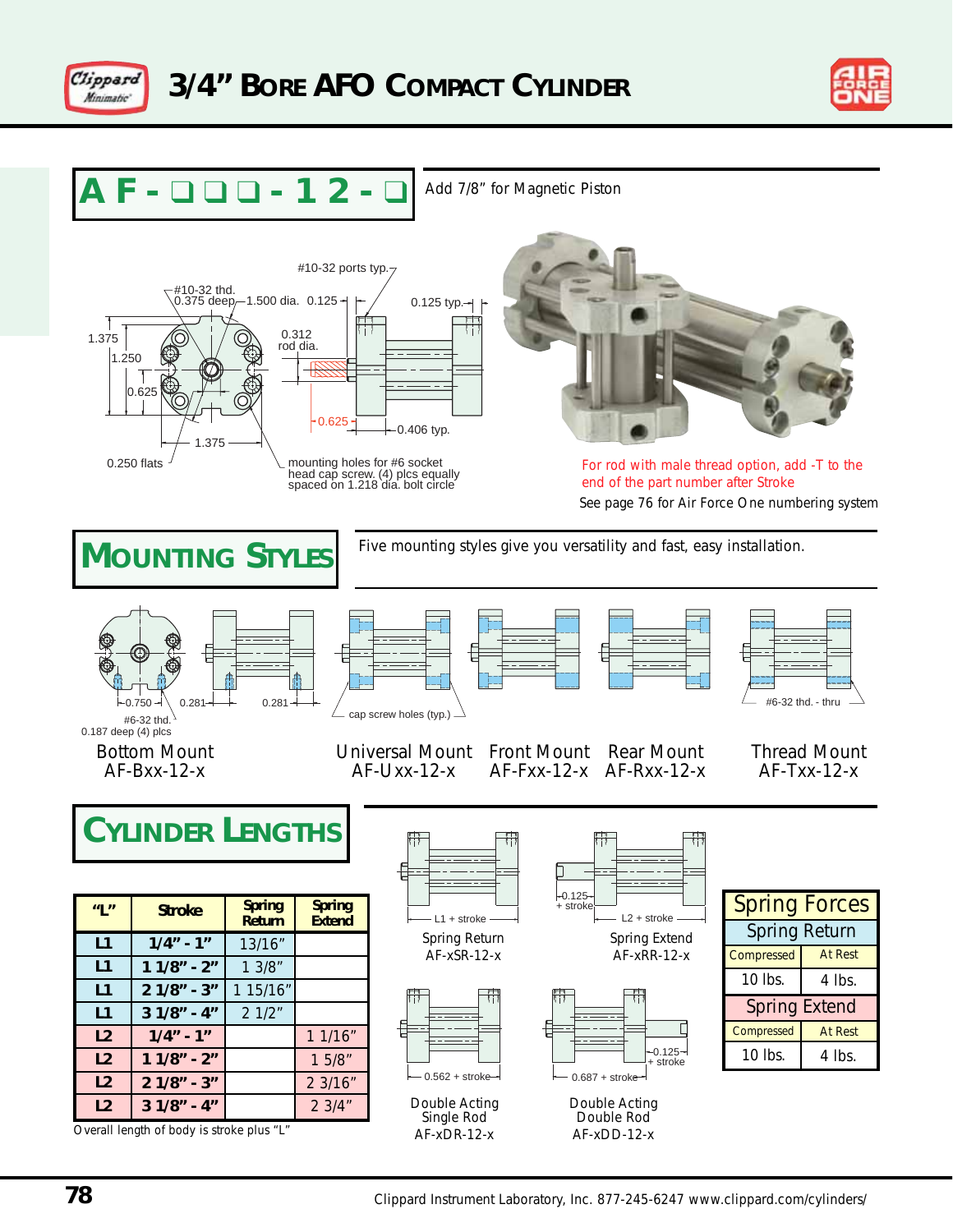



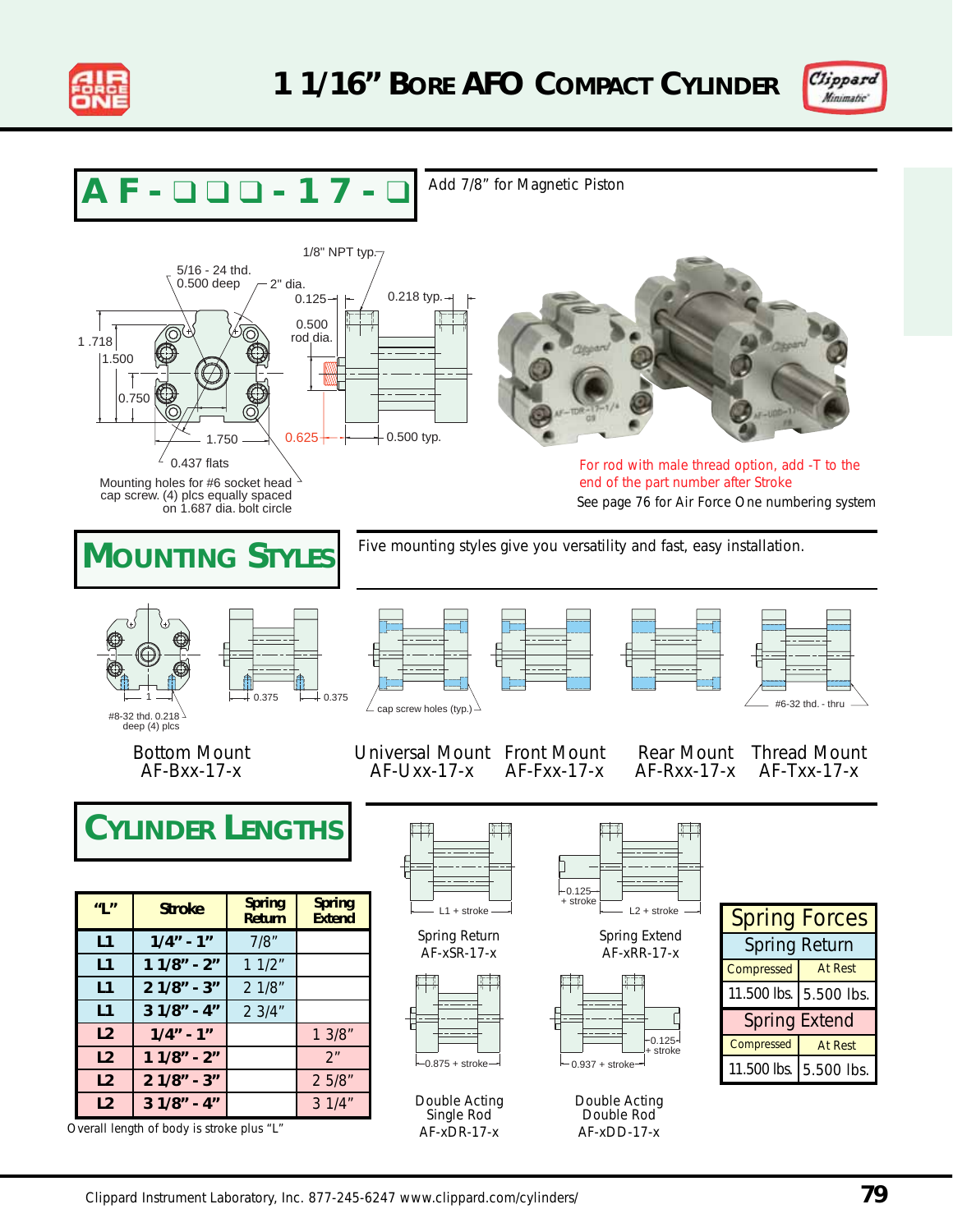



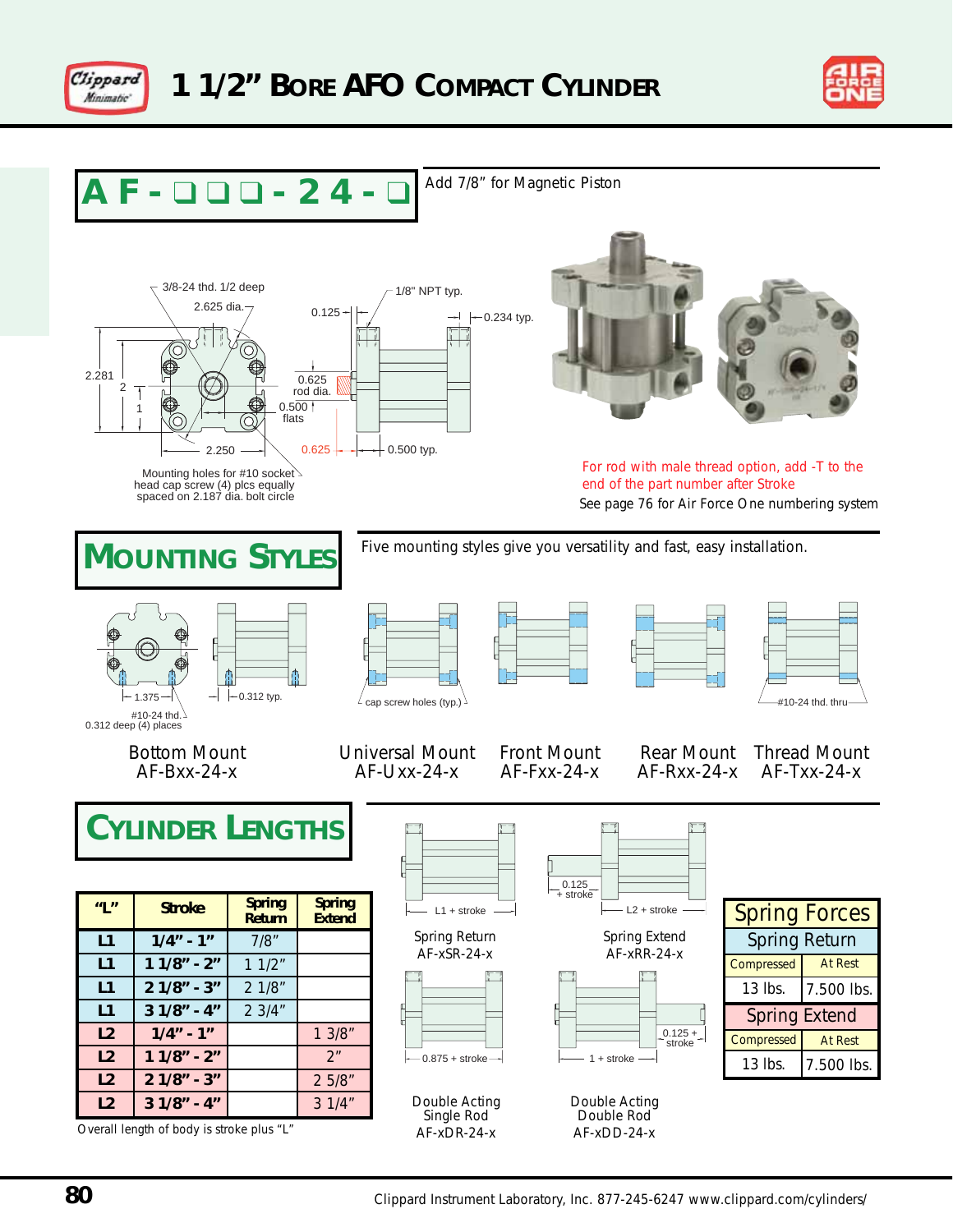



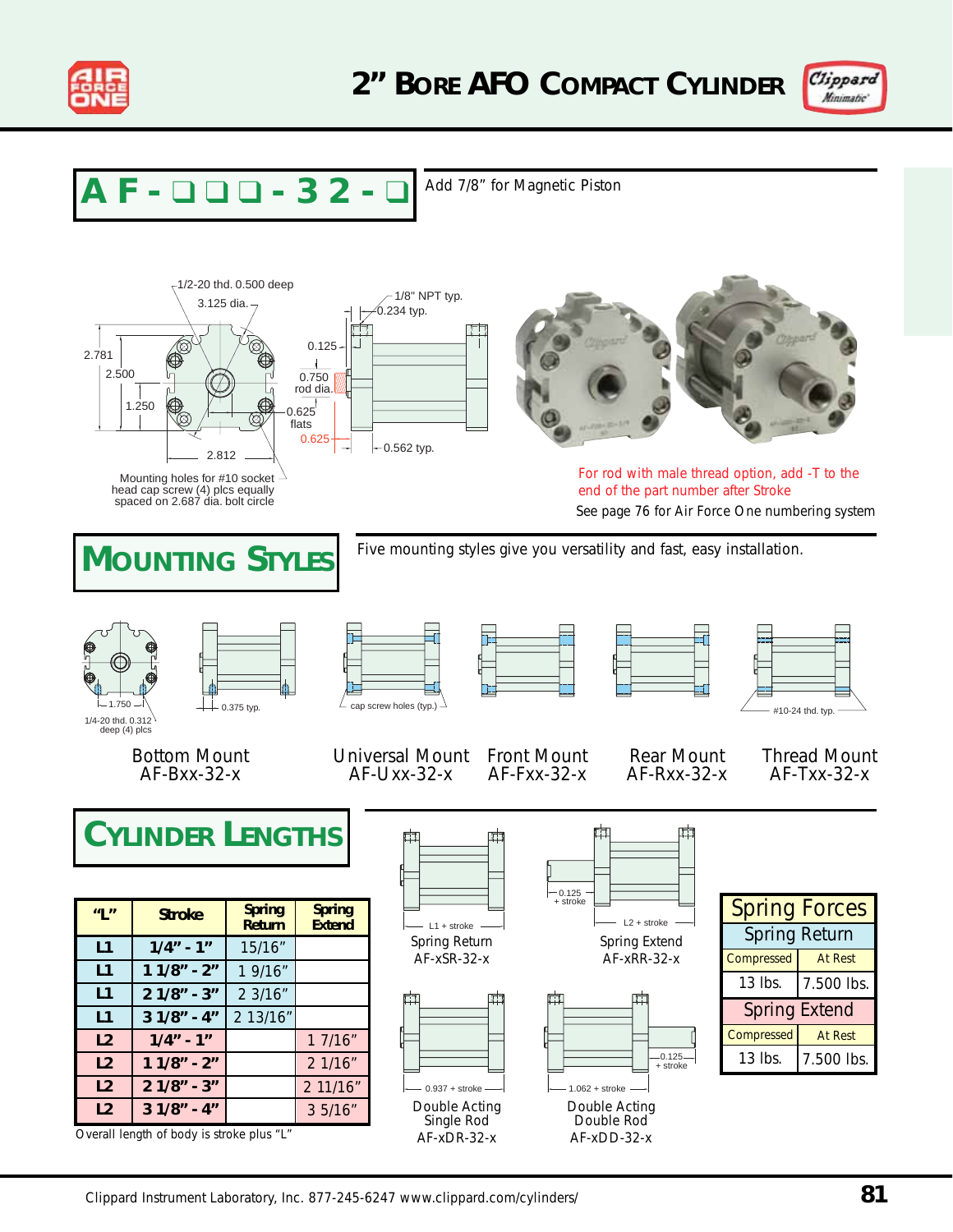



#### **AF-** ❑ ❑ ❑ **-40-** ❑ ÷ Add 7/8" for Magnetic Piston1/2-20 thd. 0.500 deep 1/4" NPT typ. 0.312 typ. 3.750 dia. 0.125 0.625 3 .343 flats 3  $0.750$ 1.500 rod dia. 0.625 0.687 typ. 3.312 Mounting holes for 0.250 socket For rod with male thread option, add -T to the head cap screw (4) plcs equally spaced on 3.250 dia. bolt circle end of the part number after Stroke See page 76 for Air Force One numbering system Five mounting styles give you versatility and fast, easy installation. **MOUNTING STYLES**  $\perp$  1/4-20 thd. typ.  $\angle$  cap screw holes (typ.)  $-1.750 -$ 1/4-20 thd. 0.312 deep (4) plcs Bottom Mount Universal Mount Front Mount Rear Mount Thread Mount AF-Bxx-40-x AF-Uxx-40-x AF-Fxx-40-x AF-Rxx-40-x AF-Txx-40-x **CYLINDER LENGTHS** 0.125 + stroke Spring Forces **Spring Spring "L" Stroke Return Extend**  $L1 +$ stroke L2 + stroke Spring Return Spring Return Spring Extend **1/4" - 1" L1** 1 3/16" AF-xSR-40-x AF-xRR-40-x Compressed At Rest **L1 1 1/8" - 2"** 2 1/16" 25 lbs. 18.500 lbs. **L1 2 1/8" - 3"** 2 15/16" **L1 3 1/8" - 4"** 3 13/16" **Spring Extend L2 1/4" - 1"** 1 15/16" Compressed | At Rest  $-0.125-$ **1 1/8" - 2"** 2 13/16" 25 lbs. 18.500 lbs. **L2** + stroke **L2 2 1/8" - 3"** 3 11/16"  $-1.187 + \text{stroke}$   $-1.312 + \text{stroke}$ 4 9/16" Double Acting Double Acting **L2 3 1/8" - 4"** Single Rod Double Rod

AF-xDR-40-x

Overall length of body is stroke plus "L"

AF-xDD-40-x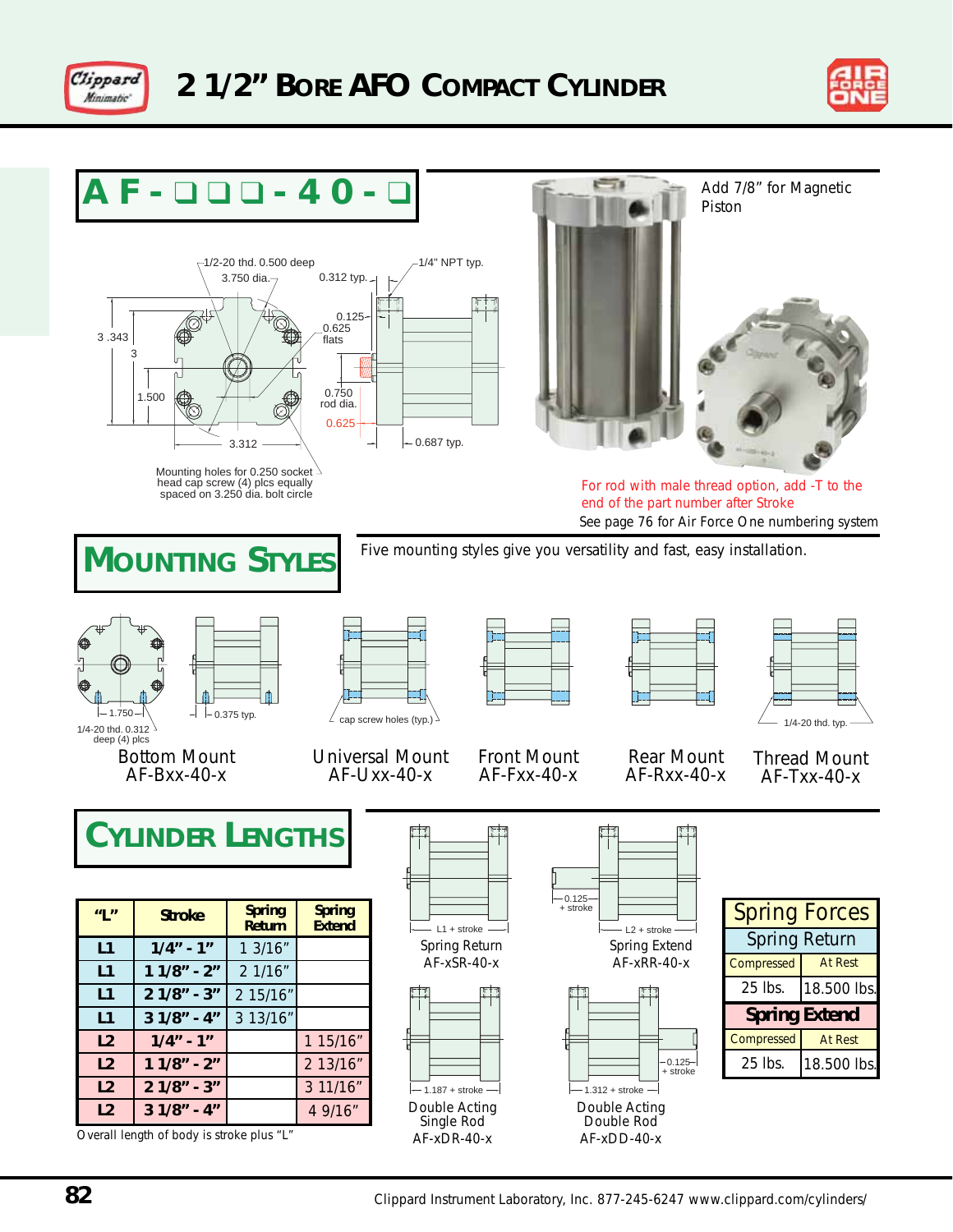



### **AIR FORCE ONE® HALL SENSORS NUMBERING SYSTEM**



## **MAGNETIC PISTONS**

### **Additional Length Required for Magnetic Piston**

Add 7/8" to all bore sizes and mounting styles to accommodate the magnetic piston. Low friction U-Cup style piston seals are standard on all magnetic pistons. A minimum stroke of 3/8" is required for effective use of Hall Effect sensors.

#### **Magnetic Piston**

A specialized magnet is attached to the piston that will actuate the Clippard Hall Effect sensors. This allows one or more of these dependable electronic sensor/switches to accurately determine the position of the cylinder rod. To order cylinders with magnetic pistons, specify model numbers that end with -M. Hall Effect sensors must be ordered separately.

### **ELECTRICAL SPECIFICATIONS**

| Output Type:             | Sinking or Sourcing                                                     |
|--------------------------|-------------------------------------------------------------------------|
| Input Voltage:           | 6 to 28 VDC                                                             |
| Input Current: (no load) | 15 mA maximum                                                           |
| Voltage Drop:            | 0.5 VDC maximum                                                         |
| <b>Output Current:</b>   | 300 mA maximum                                                          |
| Switching Power:         | 7.2 Watts maximum                                                       |
| Circuit Protection:      | <b>Reverse Polarity Protected</b><br><b>Transient Voltage Protected</b> |
| Temperature Range:       | $0 - 175$ F                                                             |
| <b>LED Indicator</b>     |                                                                         |
|                          |                                                                         |

**Sourcing PNP Sinking NPN**

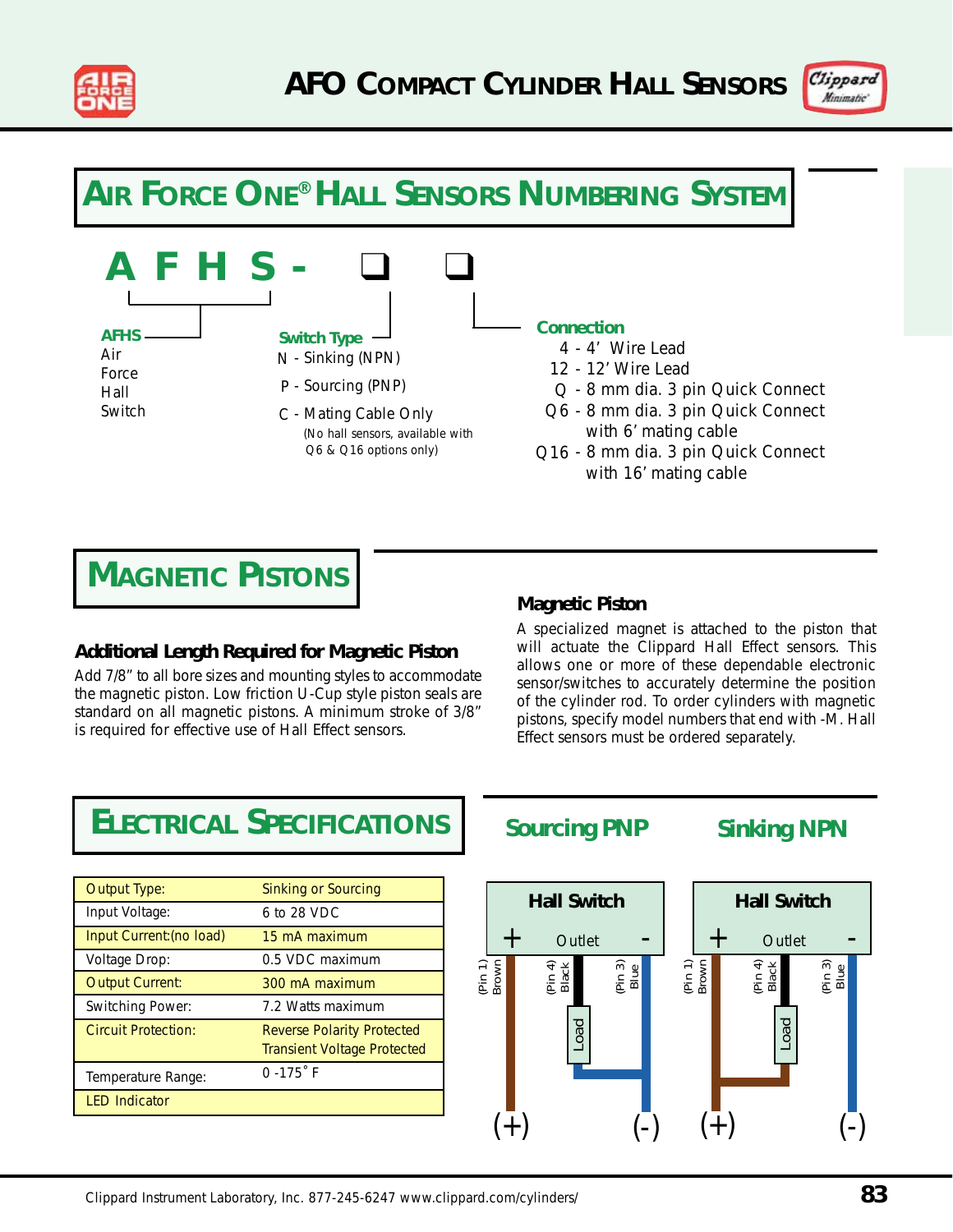



### **MAGNETIC PISTON & HALL EFFECT SENSORS** When ordered with the M option an

extra rod is added to the AFO for mounting and positioning the switch.



### **Locating Hall Effect Sensors on Cylinders**

Cylinders ordered with magnetic pistons come with an additional attached rod<sup>\*</sup> on which the Hall Effect Switch can be attached. The Switch snaps onto the rod and can be slid into the desired location. A set screw is used to lock the Hall Effect Switch in place.

\* Additional rod is not used on 1 1/2" Bore Cyl. Hall Effect Switch can mount directly to any tie rod.



 $3\ddot{2}$ 4

 $Brown = PIN 1$  $Blue = PIN 3$ Black = PIN 4

8 mm dia. 3 pin quick connect

0.175 dia PVC cable color: black

(female)

(AFHS - P - Q shown)

(AFHS - C - Q6 shown)

6'